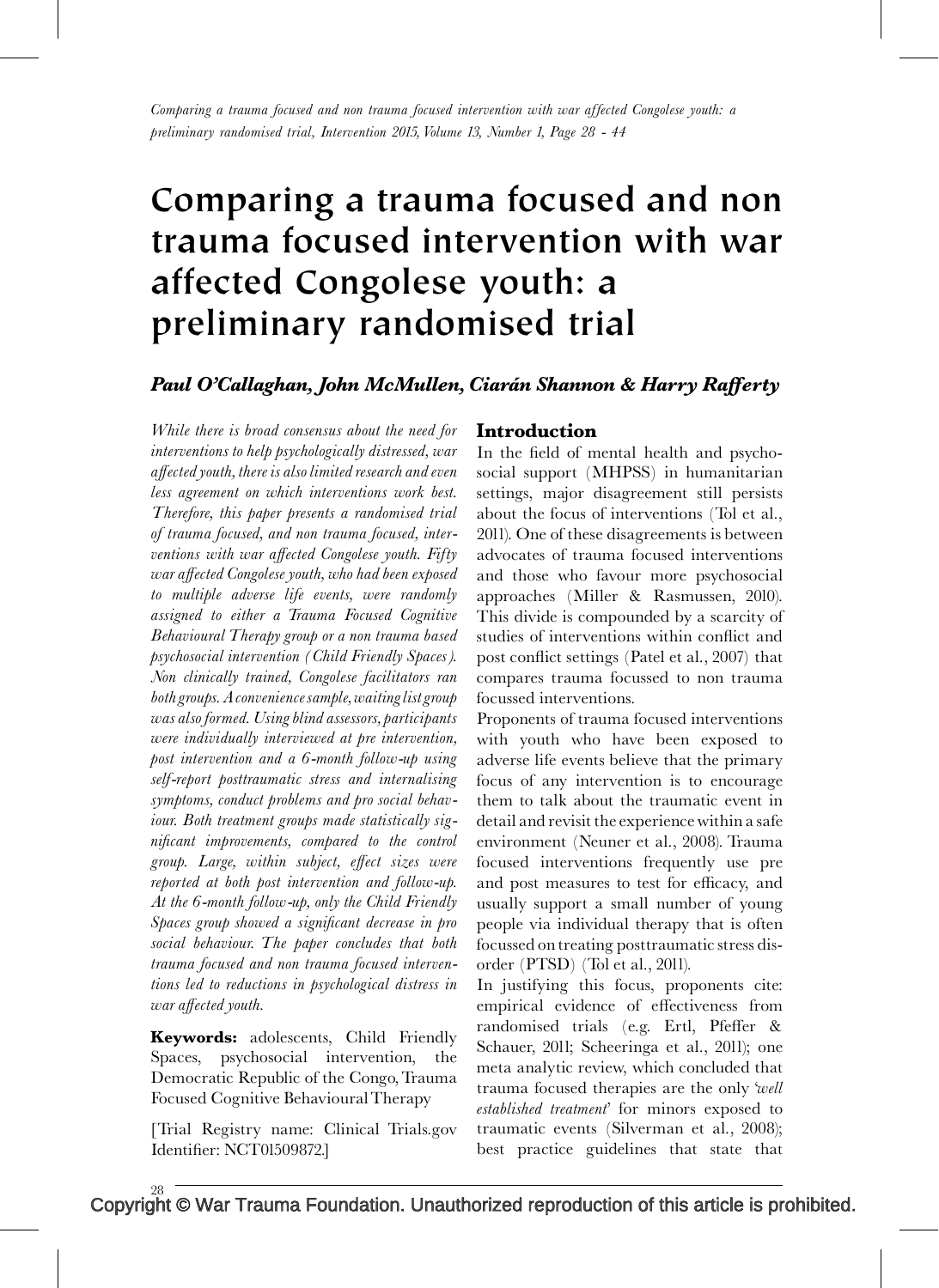trauma focused interventions are the most effective treatment for PTSD and related difficulties in children ([e.g. American Academy](#page-14-0) [of Child and Adolescent Psychiatry, 1998\)](#page-14-0); and the view that children from any culture are vulnerable to the symptoms described in the PTSD syndrome ([Derluyn et al.,](#page-15-0) [2004\)](#page-15-0).

On the other hand, opponents of trauma focused interventions argue that: talking about past traumas within certain cultures can violate cultural beliefs ([Honwana,](#page-15-0) [1997\)](#page-15-0); trauma interventions categorise people's normal responses to extreme war experiences as pathological ([Rabaia,](#page-15-0) [Nguyen-Gillham & Giacaman, 2010\)](#page-15-0); and trauma interventions underestimate the resilience of young people [\(Sommers, 2003\)](#page-16-0). However, recent randomised trials of interventions for war affected minors reflect a shift in both camps, with a new generation of 'group based', trauma focused interventions that combine a trauma focus with creative/ expressive activities (e.g. [Gelkopf & Berger,](#page-15-0) [2009; Jordans et al., 2010\)](#page-15-0), and newly developed psychosocial interventions that use pre and post measures to test for efficacy ([Gordon et al., 2008\)](#page-15-0).

In addition to piloting new interventions, researchers have also compared specific trauma focused interventions with other active comparison interventions. [Ertl et al.](#page-15-0) [\(2011\)](#page-15-0) found that Narrative Exposure Therapy (NET: an individual, exposure based therapy) led to a larger reduction in PTSD symptoms among child soldiers in Uganda (Cohen's  $d = 1.80$ ) ([Cohen, 1988\)](#page-14-0) than academic catch-up  $(d = 0.83)$  or waiting-list control group  $(d = 0.81)$ . However, Catani et al.  $(2009)$  found no significant difference between a trauma based (NET) and a non trauma based (meditation/relaxation) intervention in reducing PTSD symptoms and impaired functioning in war affected, post tsunami, Sri Lankan youth. This is an important finding as it suggests that trauma based approaches (i.e. those that involve a child talking about traumatic

events in great detail) may not be any more effective in reducing traumatic stress symptoms than culturally familiar activities that do not involve any direct processing of past traumas.

This study sought to examine this hypothesis by comparing an evidence based, trauma focused intervention (Trauma Focused Cognitive Behavioural Therapy (TF-CBT)) with an under researched; yet widely used ([Tol et al., 2011\)](#page-16-0) psychosocial intervention (Child Friendly Spaces (CFS)). The authors anticipated that the trauma based intervention would be superior in reducing posttraumatic stress and internalising symptoms, while the non trauma based intervention would be superior in reducing conduct problems and increasing pro social behaviour.

# Background/context

The study occurred in the village of Mwenga, with approximately 10,000 inhabitants, located in the mineral rich region of South Kivu in the Democratic Republic of the Congo (DRC). It is about 120 km by road from the provincial city of Bukavu. These days, agriculture is the main income source. Mwenga is also a hub for food aid distribution, school feeding programmes and food-for-work programmes run by various international nongovernmental organisation (NGOs), in and around Mwenga territory.

During the 2009 Congolese army offensive against Forces démocratiques de libération du Rwanda (Democratic Forces for the Liberation of Rwanda, FDLR) rebels in the surrounding forests, approximately 70% of Mwenga's inhabitants were internally displaced, having fled to Mwenga from remote villages to avoid the fighting. Mwenga was also the scene of one of the worst atrocities in the Democratic Republic of the Congo's history: the burying alive of 13 women and two men accused of supporting a community based militia group in 1999 [\(Breackman,](#page-14-0) [2010\)](#page-14-0).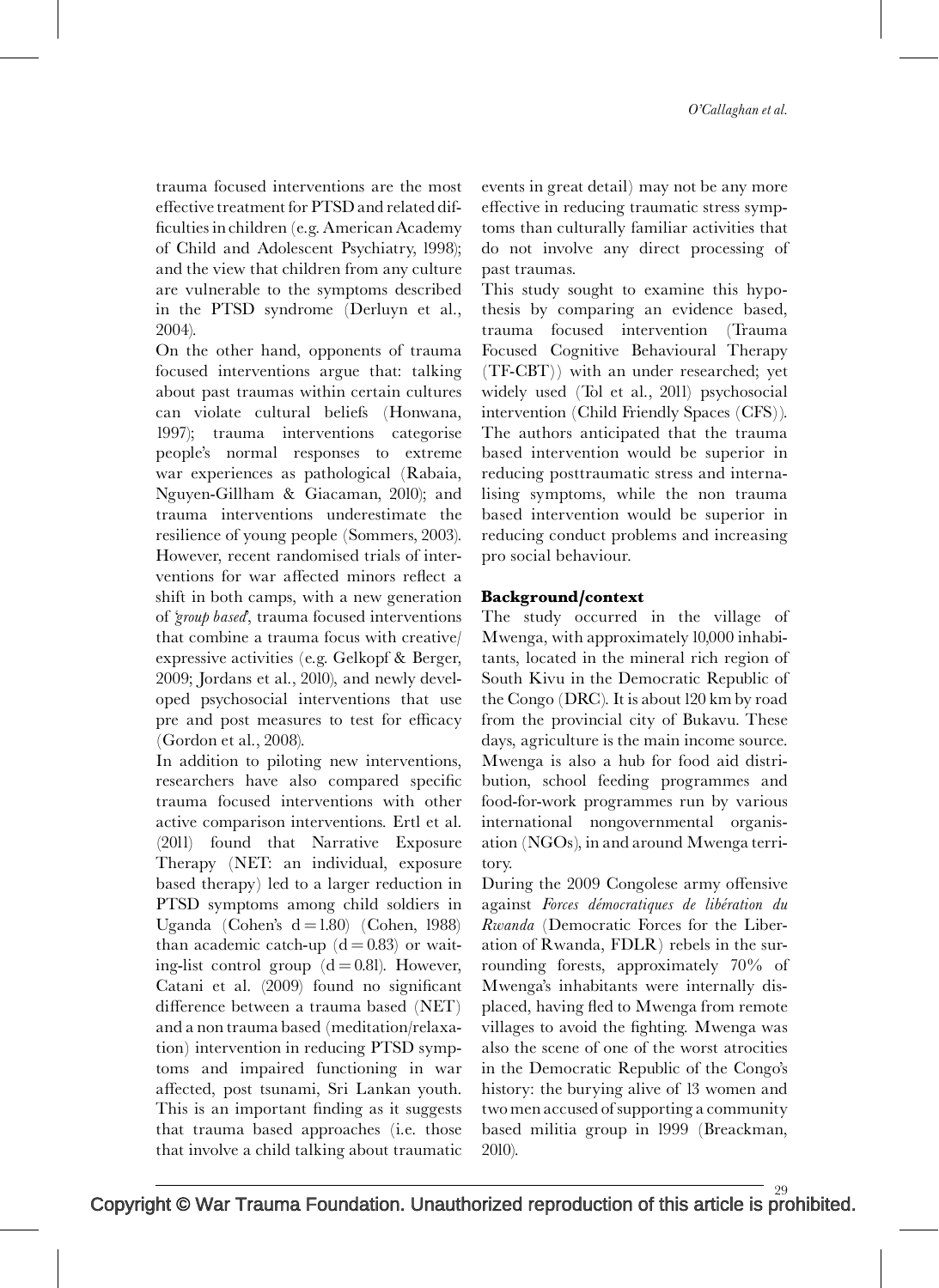# Methodology

# Trial design

This was a single centre, equal randomisation, single blind (outcome assessors), parallel group intervention.

# Participants

Seventy-two (range:  $8-17$ , mean age  $= 14.79$ ) war affected minors participated in this study in October 2011 and April 2012. Eligibility criteria were broad:1) aged over seven; 2) prior exposure to traumatic, war related violence; and 3) the ability to attend a nine session intervention. Fifty war affected children met the eligibility criteria (boys: 29, girls: 21, age range:  $14-17$ , mean age: 14.88). All participants were recruited from a youth club run by the NGO Transcultural Psychosocial Organisation (TPO) and lived in, or near, the village Mwenga, DRC. Recruitment was by invitation and all those invited agreed to take part.

# Procedure

**Ethics.** The lead author's university research ethics review board gave full ethical approval for this study. In addition, the protocol was approved by UNICEF (DRC) and the country director and partner coordinator of TPO (an NGO also working in the field of MHPSS for war affected populations in the eastern DRC) before informed verbal consent was sought from all participants in the study. All participants were also informed of their freedom to withdraw from the study at any time during the open information session held at the start of the study. Informed verbal consent of caregivers and parents was sought for all study participants. All data was held in a secure location for the duration of the intervention and questionnaires were destroyed once data was computerised. In addition, a local ethics board, comprising local assessors and intervention facilitators (formed at the intervention site), provided ethical and cultural advice throughout the study.

**Translation.** All measures used had already been translated, reviewed by a bilingual mental health professional, evaluated in a focus group with two comparable samples and pilot tested with youth in the DRC (McMullen et al, 2013; [O'Callaghan](#page-15-0) [et al., 2013\)](#page-15-0), so no further translation occurred in this study. The only addition was that the measures were back translated prior to use to ensure translation was in keeping with the original version. Due to literacy difficulties, all questions were administered in the form of individual interviews.

Assessors. Five members of Réseaux Communautaires pour la Protection de l'Enfance (RECOPE, child protection community networks), a community based committee trained in child protection and psychosocial support, provided ethical and cultural advice on the study and, after receiving training, administered the questionnaires.

Randomisation and blinding. The lead author randomised eligible participants on their posttraumatic stress (PTS) score to either the TF-CBT group or the CFS group using a computer generated random sequence supplied by one of the research team off site (CS). Selection bias was reduced by ensuring that group allocation was concealed from those responsible for participant enrolment (RECOPE) and by ensuring that the person responsible for assigning the participants met none of them prior to the group allocation. The interviewers (outcome assessors) were blinded to the intervention allocation. This involved withholding the randomisation sequence from the interviewers, having no overlap between interviewers and intervention facilitators, and by ensuring no interviewers attended nor participated in any of the intervention sessions.

**Facilitators.** In keeping with previous studies [\(Ertl et al., 2011; McMullen et al.,](#page-15-0) [2013; O'Callaghan et al., 2013\)](#page-15-0) the interventions were run by indigenous non clinical facilitators. The TF-CBT intervention was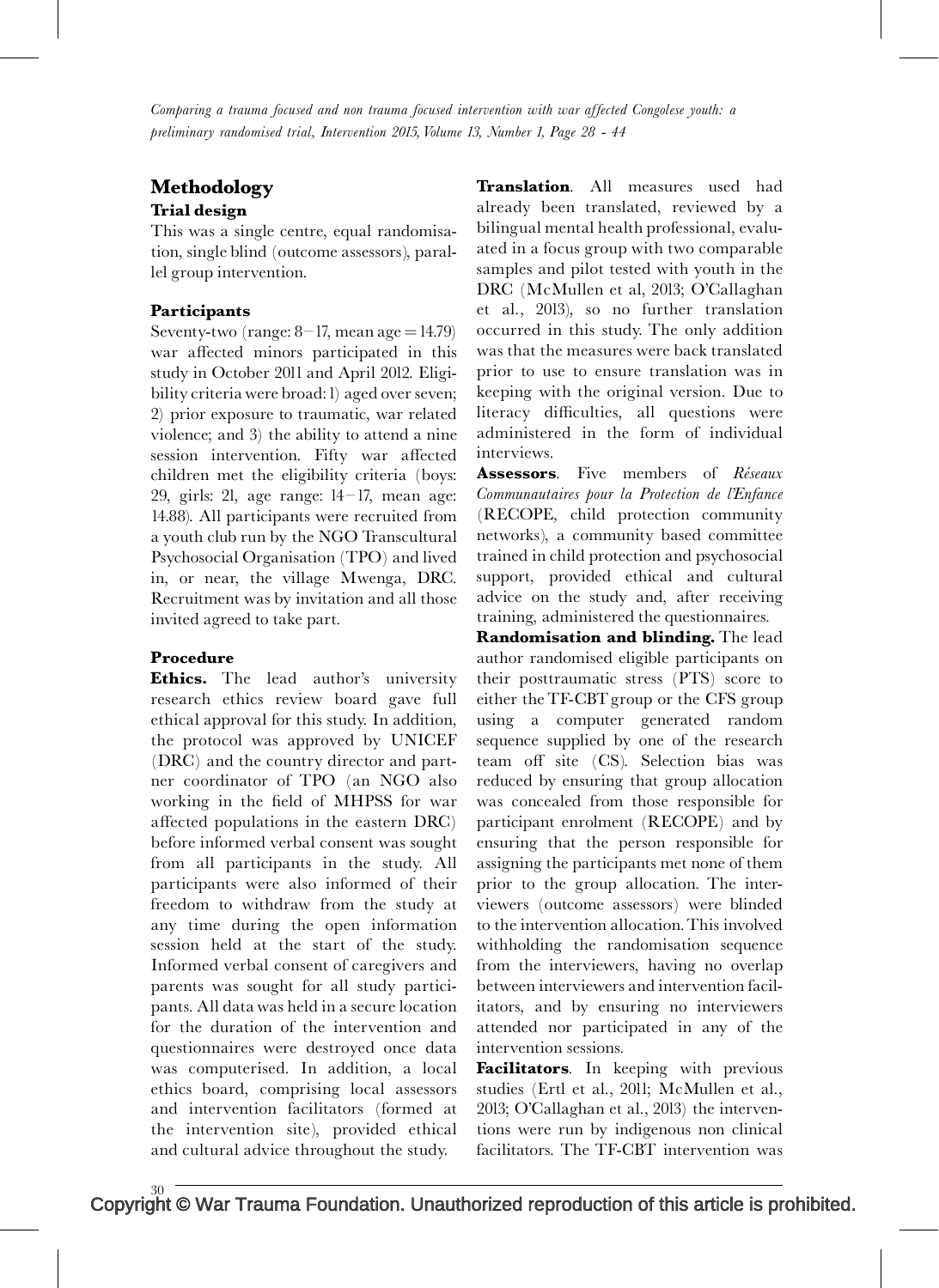delivered by a teacher who had delivered three TF-CBT interventions with similar groups of youth in the DRC ([McMullen](#page-15-0) [et al., 2013; O'Callaghan et al., 2013\)](#page-15-0) and assisted by two social workers from the funder, TPO. The CFS sessions were delivered by trained animators who lived in Mwenga. The project was overseen by the lead researcher, who remained on site for the study's duration and was available to support any participants who experienced distress during the study or intervention.

#### Measures

Posttraumatic stress symptoms. The severity of posttraumatic stress symptoms was assessed using the UCLA PTSD-RI (Reaction Index, revised version) ([Pynoos](#page-15-0) [& Steinberg, 2002\)](#page-15-0) using interviews due to literacy difficulties. In the current study  $(n = 72)$  Cronbach's alpha (a measure of internal consistency calculated using the sample of 72 participants) was 0.771 for the Congolese Swahili version of the PTSD-RI. Due to concerns with cross cultural applicability of a PTSD diagnosis in a nonwestern population; this measure was used to record posttraumatic stress symptoms, but not to diagnose PTSD. (For comparison, however, 92% of participants reported scores of 38 or higher on the UCLA PTSD-RI, a cut-off point shown previously to have a sensitivity of 0.93 in detecting PTSD [\(Steinberg et al.,](#page-16-0) [2004\)](#page-16-0)).

Internalising symptoms, conduct problems and pro social behaviour. These were assessed using the African Youth Psychosocial Assessment Instrument (AYPA) ([Bolton](#page-14-0) [et al., 2007\)](#page-14-0). This is the only African developed and validated instrument of psychosocial functioning and was developed in East Africa after qualitative consultation with youth, caregivers and mental health workers. Test/retest reliability of 0.852 (Pearson's Correlation) was found for the AYPA in a previous study with a comparable sample of Congolese youth ([O'Callaghan](#page-15-0)

[et al., 2013\)](#page-15-0). In the current study, Cronbach's alpha was found to be 0.844 (internalising symptoms); 0.788 (conduct) and 0.829 (pro social behaviour).

Adverse life events. A 39 item dichotomous questionnaire measured region specific adverse life events. This was based on a 23 item questionnaire used with a similar population of war affected youth in the DRC ([McMullen et al., 2013\)](#page-15-0), with additional items coming from interviews with participants who had worked in the mines or had been accused of witchcraft, and members of RECOPE who provided information on region specific adverse life events.

## Interventions

**Treatment format.** Each intervention ran for nine sessions (three sessions per week) and each session was approximately 1.5 hours. At the end of the interventions both groups attended a graduation ceremony (session nine) with their caregivers. Parallel intervention sessions were held in the morning or afternoon. The sessions took place in a wooden hanger and under a tarpaulin tent set up in a field attached to a local school. To enhance treatment fidelity, both the TF-CBT and CFS facilitators received a minimum of six training sessions on how to deliver their particular interventions, members of both teams had all received prior 'in-the-field' supervision while delivering their specific interventions, and all facilitators received manuals of their interventions in French, prior to commencing the study.

TF-CBT, [\(Cohen, Mannarino & Deblinger,](#page-14-0) [2006\)](#page-14-0), is a component based intervention that combines cognitive therapy aimed at changing the way a person thinks, and behavioural therapy, which aims to change the way a person acts. It helps an individual come to terms with trauma through exposure to memories of the event [\(Bisson](#page-14-0) [et al., 2013\)](#page-14-0). This intervention contained eight modules:1) introductions, ice breakers,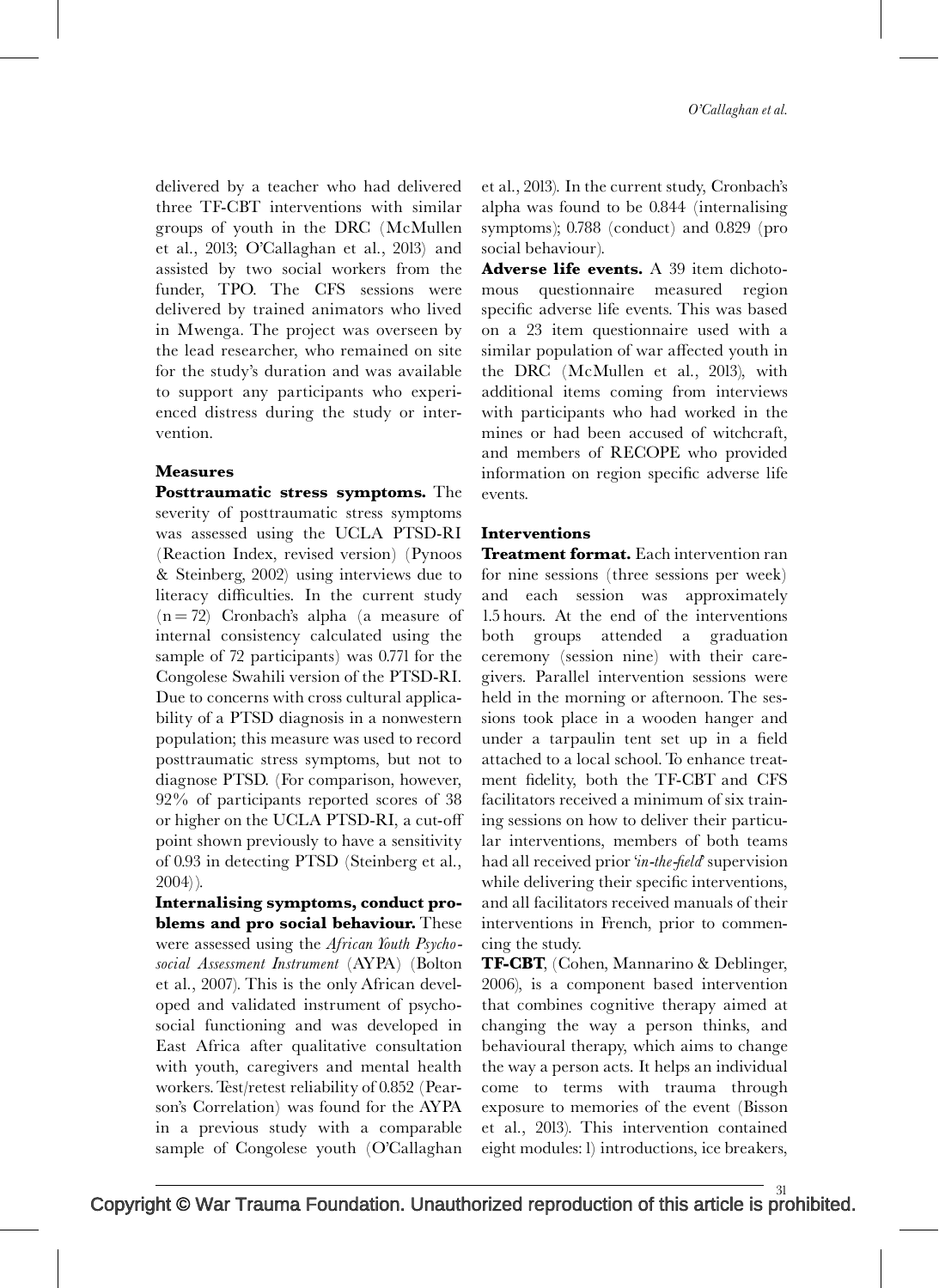ground rules, psycho-education on trauma, normalising stress reactions, intrusive memories and establishing a safe place; 2) imagery, auditory and olfactory techniques to change pictures, sounds or smells of a traumatic event in the mind, dual attention tasks (e.g. knee tapping while thinking of traumatic events); 3) controlled breathing, progressive muscle relaxation, positive self-talk and sleep hygiene (i.e. sleeping well and at the proper times); 4) identifying, rating and productively expressing feelings; 5) the cognitive triangle, identifying and reframing unhelpful or inaccurate thoughts; 6) graded exposure, using taught techniques during an imagery exposure task, good and bad avoidance;7) trauma processing via art work and individual sharing of narratives with a facilitator; and 8) challenging unhelpful and inaccurate cognitions via role play, exploring responsibility and advice giving to other youth in overcoming traumatic events. All sessions began with culturally familiar games and songs, and after each session, homework was set to practice the concepts learned that day.

CFS is a psychosocial intervention that improves resilience and wellbeing of youth through community based, structured activities held in a safe, child friendly environment [\(UNICEF, 2011\)](#page-16-0). Unlike TF-CBT, CFS does not focus on processing past traumas or reframing inaccurate or unhelpful cognitions, but uses creative, expressive and discursive activities to learn about common dangers young people face and how to avoid them. The eight module intervention explored the following: 1) child protection, i.e. identifying specific risks in the village and how to avoid them, such as collecting firewood in groups, not accepting gifts or money from older men, etc.; 2) sexually transmitted diseases, including HIV/AIDS, how it affects people and how to avoid contracting it; 3) child rights under international and Congolese law, with particularly focus on child labour and the risks in working in nearby mining zones; 4) the  $Tree$ 

of Life, where participants draw a diagram of their own personal skills and resources (leaves) and people in their lives who can help them (trunk and branches) or have helped them (roots) achieve their goals; 5) the  $\tilde{\jmath}_{\text{ourney}}$  of Life, which is a pictorial representation of challenges youth face in life (e.g. drug taking, sexually transmitted diseases, lack of school fees, unemployment, etc.) and how they can be overcome;  $6 - 8$ ) involved preparing and acting out a play on how to protect yourself as a young person from drug taking, violence and sexual abuse. Each session began with a warm-up song or traditional dance, and usually ended with a game of football. All sessions involved group discussion and the group was split along gender lines for the discussion on sexual health. Caregiver sessions. Two 90 minute sessions took place for the caregivers of both the TF-CBT and the CFS intervention groups. These sessions brie£y explained the two interventions being run, the psychological impact of war and violence on young people, how child rights can be better protected and respected, and how parents can improve communication and interaction with their children at home. The sessions were delivered by a panel and included the TF-CBT facilitators, and CFS animators, the lead researcher, social workers and religious and civil representatives.

#### Sample size

A previous randomised controlled trial (RCT) that compared a trauma therapy (NET) with academic catch-up (a non trauma based, psychosocial therapy) ([Ertl](#page-15-0) [et al., 2011\)](#page-15-0) found a between treatment effect size (Cohen's d) of 0.72 for posttraumatic stress symptoms. At a power level of 0.80  $(1-\beta$  err probability) it was calculated that the sample size per group, assuming equally sized groups, to be 25 per treatment group.

#### Data analysis

Baseline characteristics of the groups were compared using analysis of variance for all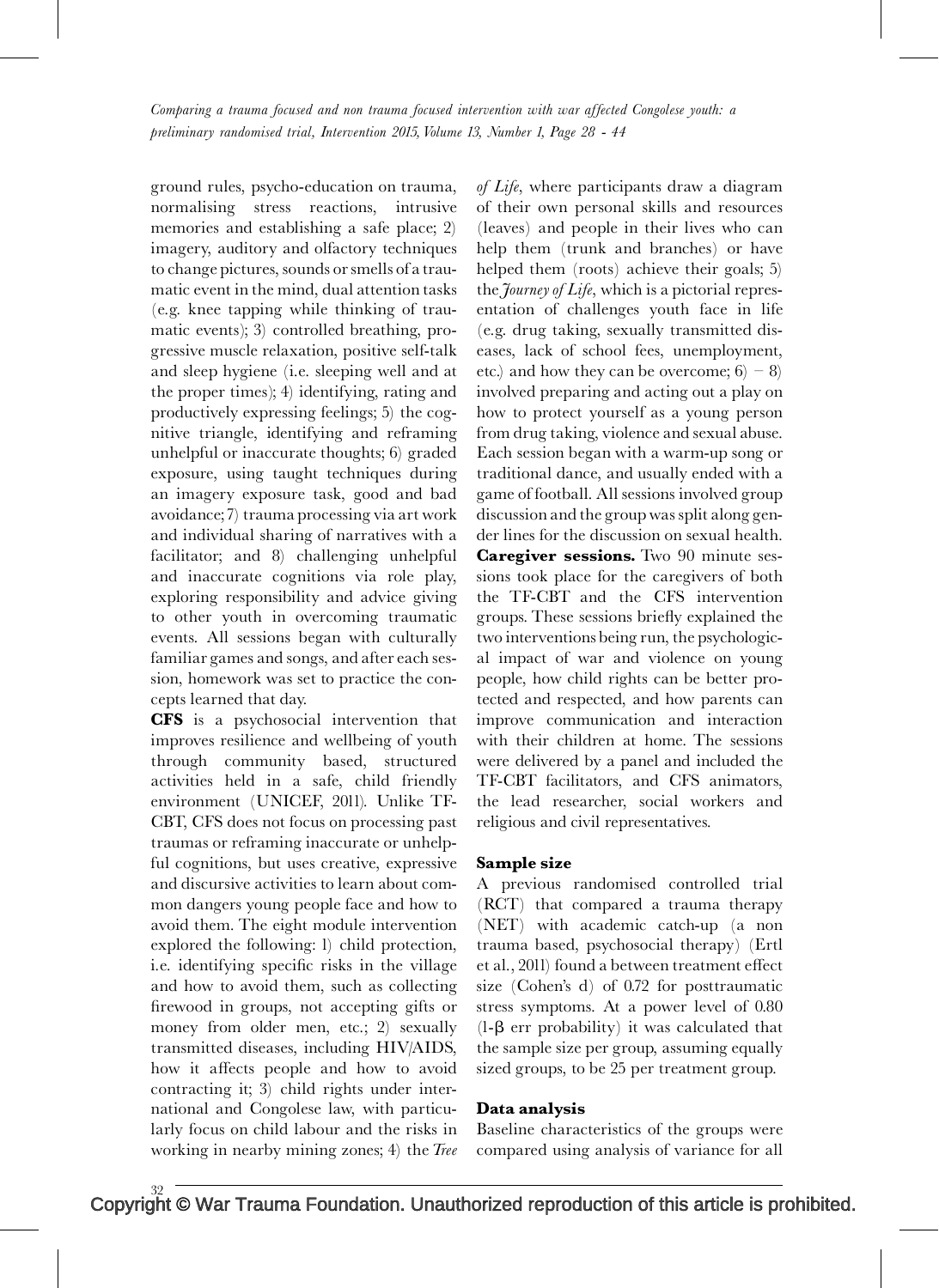continuous variables to examine the effects of randomisation. All participants interviewed at the start of the study were included in the outcome analysis i.e. post intervention and follow-up analysis was by intention-to-treat, using a lastobservation-carried forward-procedure. This means that if a participant was unavailable for the post intervention follow-up, then their pre test score was used for the purposes of data analysis. Similarly, if a participant could not be located for the six month follow-up, then their post intervention score was used for statistical analysis. This method was used due to anticipated low attrition rates, as the improved security situation reduced the risk of migration or internal displacement during the intervention.

Analysis of covariance (ANCOVA) was chosen to compare the two interventions on all four outcome variables (posttraumatic stress, internalising symptoms, conduct and pro social behaviour). Following two previous treatment studies, we expected a decrease in symptoms from pre intervention to post intervention, and a further decrease in symptoms at follow-up. Consequently, a linear model was used.

Effect sizes were calculated by subtracting the post test and follow-up means from the pre intervention mean and dividing by the standard deviation of the mean differences. Bonferroni adjustment of signi¢cance levels was applied for multiple comparisons (Bonferroni-corrected signi¢ cance level:  $0.05/4 = 0.0125$ ). Data analysis was carried out using SPSS for Windows, Release Version 18 (SPSS, Inc., 2009, Chicago, IL, [www.spss.com\)](http://www.spss.com/).

# Results

#### Baseline characteristics

Baseline characteristics of participants in the three groups are presented in Table 1. Randomisation resulted in no significant difference in age, number of traumatic events nor any pre intervention symptom scores.

#### Adverse life events

The number and percentage of participants in the intervention that witnessed or experienced the 39 adverse life events are presented in Table  $2(a)$ . The mean number of categories of traumatic events experienced was 19.74 events.

|                                            | Mean (5D)                 |                 |                       |            |                         |
|--------------------------------------------|---------------------------|-----------------|-----------------------|------------|-------------------------|
| Characteristic                             | <b>TF-CBT</b><br>$n = 26$ | CFS<br>$n = 24$ | Control<br>$(n = 22)$ | F<br>value | P<br>value <sup>a</sup> |
|                                            |                           |                 |                       |            |                         |
| Age (years)                                | 14.77 (158)               | 15.00(164)      | 14.59(252)            | 0.260      | 0.772                   |
| Number of traumatic<br>events $(n=50)^{a}$ | 20.81 (513)               | 18.58 (630)     |                       | 1.89       | 0.176                   |
| Posttraumatic stress                       | 47.77 (6.61)              | 45.79 (6.87)    | 46.59 (793)           | 0.489      | 0.615                   |
| Depression and anxiety                     | 45.08 (11 26)             | 44.83 (925)     | 43.41 (12 86)         | 0.150      | 0.861                   |
| Conduct symptoms                           | 13.88 (689)               | 15.63(654)      | 14.18(701)            | 0.455      | 0.636                   |
| Pro social behaviour                       | 21.18 (5 84)              | 22.96 (584)     | 24.09 (480)           | 1.014      | 0.368                   |

 $M = (CD)$ 

Table 1. Participant characteristics at trial baseline  $(n = 72)$ 

 $a$  One-way ANOVAs (95% confidence interval (CI)) measured baseline significance for continuous variables. TF-CBT = Trauma-Focused Cognitive Behavioural Therapy,  $CFS = Child$  Friendly Spaces,  $SD = standard$  deviation.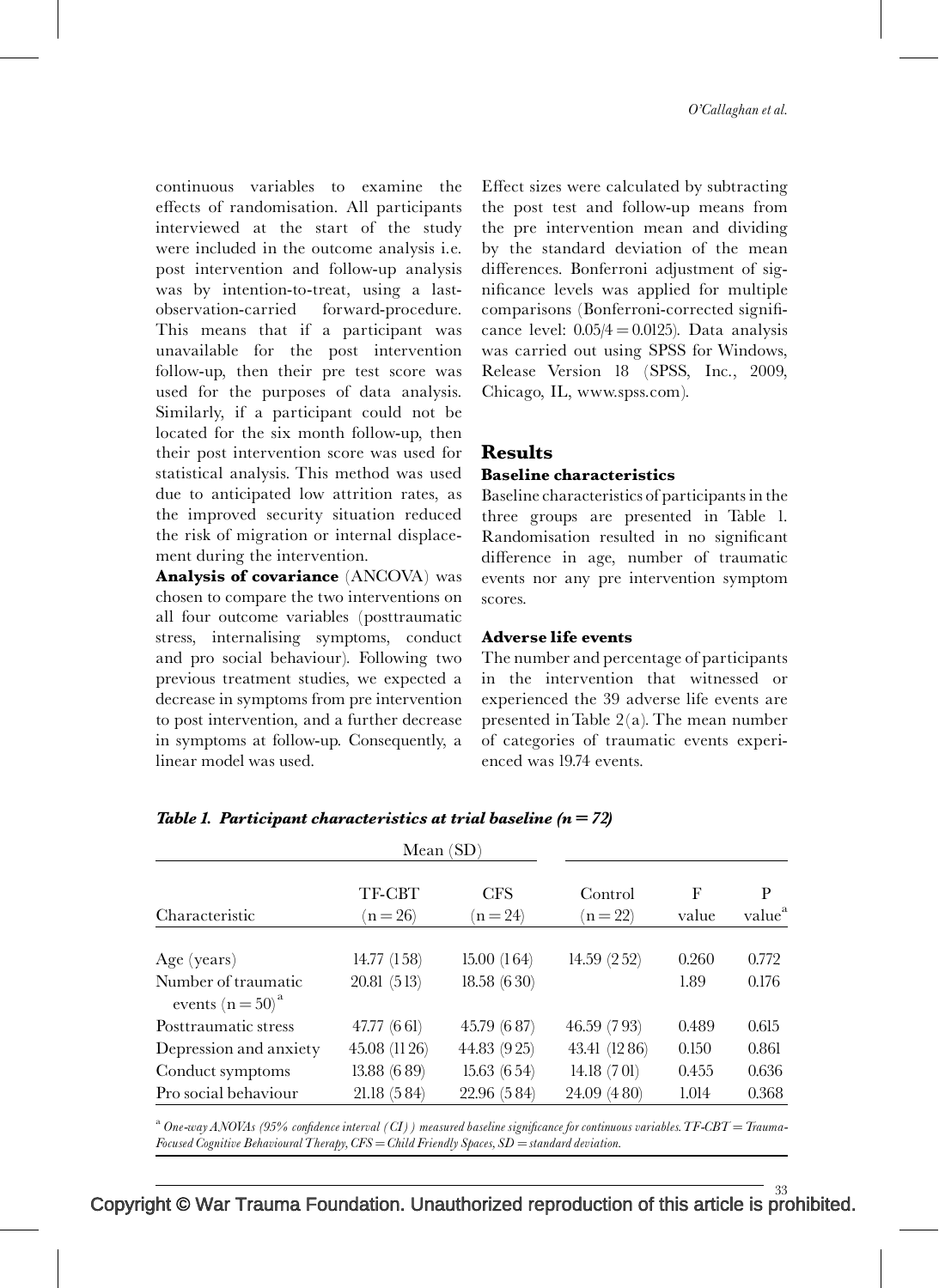|                                     | TF-CBT      | CFC              |                                             | TF-CBT       | CFC                       |
|-------------------------------------|-------------|------------------|---------------------------------------------|--------------|---------------------------|
| War events                          | $(n = 26)$  | $(n = 24)$       | Daily stressors                             | $(n = 26)$   | $(n = 24)$                |
| Gunshots or explosions              | 26 (100%    | 24 (100%)        | Lack of school fees                         | 26 (100%     | 22(92%                    |
| Looting                             | 26 (100%    | 24 (100%)        | Serious illness                             | 26 (100%     | 22(92%)                   |
| Burning houses or burnt houses      | 25 (98%)    | 23(95%)          | Lack of food/water at home                  | $23~(88\%)$  | 19 (79%)                  |
| Seeing blood, body parts or corpses | 24 (92%)    | 21(88%           | Threats from another person                 | 24 (92%)     | $17(71\%)$                |
| Murder or killings                  | 20 (77%)    | 14 (58%)         | Carrying heavy loads at home                | 19(73%       | $18(75\%)$                |
| Abduction by armed group            | $15 (58\%)$ | 16(67%           | Insulted by others                          | $18(69\%)$   | 16 (67%)                  |
| People being buried alive           | $12(46\%)$  | (38%)<br>$\circ$ | Being stigmatised or discriminated          | 16(62%)      | $14(58\%)$                |
|                                     |             |                  | against by other villagers                  |              |                           |
| Massacres                           | $13(50\%)$  | $5(21\%)$        | Going to bed hungry                         | 18 (69%)     | 11 (46%)                  |
|                                     |             |                  | Inappropriate touch                         | 15 (58%)     | 13(54%)                   |
| Mining events                       |             |                  | Dropping out of school to care for siblings | 13 (50%      | 13(54%)                   |
| Breathing bad air in the mines      | $13(50\%$   | 8(33%            | Parental neglect                            | 15 (58%      | $8~(33\,\%)$              |
| Rebel attacks in the mines          | $10 (38\%$  | 11 (46%)         | Having to take on parental responsibility   | 13 (50%)     | 10(42%)                   |
| Looting of property in the mines    | 11(42%      | 9(38%)           | Thrown out of the family home               | $10 (38\%$   | $12(50\%)$                |
| Robbed or cheated out of wages      | $12~(46\%)$ | $8~(33\%)$       | Parental death                              | 7(27%)       | $9(38\%)$                 |
| Seeing people die in the mines      | $10~(38\%)$ | $10 (42\%$       | Parental fighting/domestic abuse            | $8~(31\,\%)$ | $8(33\%)$                 |
| Carrying heavy loads in the mines   | $11 (42\%$  | 8(33%)           | Accused of witchcraft and insulted          | $9(35\%)$    | $6(25\%)$                 |
| Cuts & bruises from accidents       | $10 (38\%$  | 7(29%)           | Parental separation/divorce                 | $10^{98\%}$  | 4(17%)                    |
| Seeing witchcraft/sorcery           | $12(46\%)$  | $5\ (21\ \%)$    | Being badly beaten at home                  | $8~(31\,\%)$ | $6(25\%)$                 |
| Breaking bones in an accident       | 7(27%)      | $(21\%)$<br>ഹ    | Pregnancy                                   | l $(4\%)$    | $4(17%)$                  |
|                                     |             |                  | Forced marriage                             | $3~(12\%)$   | $2\ (8\%)$                |
|                                     |             |                  | Rape/sexual violence                        | $2\ (8\%)$   | $(13\%)$<br>$\frac{1}{3}$ |
|                                     |             |                  | Burned with molten plastic or               | $(0.0\%)$    | $2\ (8\%)$                |
|                                     |             |                  | having pepper placed your into eyes         |              |                           |

<span id="page-6-0"></span>Comparing a trauma focused and non trauma focused intervention with war affected Congolese youth: a preliminary randomised trial, Intervention 2015, Volume 13, Number 1, Page 28 - 44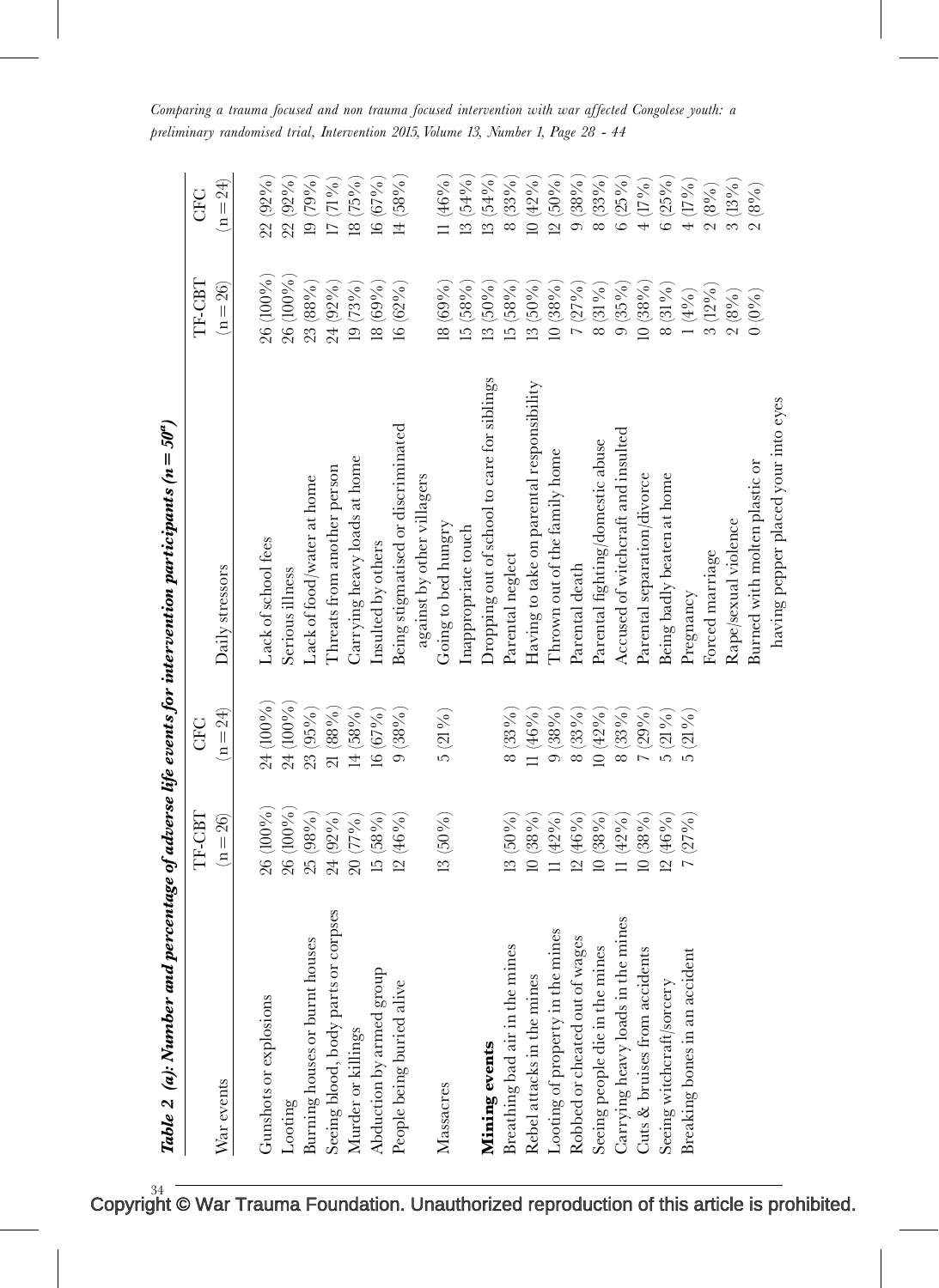| 9(125%)<br>$24~(33\,\%)$<br>$10~(14\%)$<br>$8~(11\,\%)$<br>N $( \% )$<br>Worst single event experienced by participants ( $n = 72$ )<br>Parental dead, separation, divorce or abandonment<br>of witchcraft<br>Lack of money to pay school fees<br>Being stigmatised and accused<br>Number (percentage)<br>Life as a child miner |
|---------------------------------------------------------------------------------------------------------------------------------------------------------------------------------------------------------------------------------------------------------------------------------------------------------------------------------|
|                                                                                                                                                                                                                                                                                                                                 |
|                                                                                                                                                                                                                                                                                                                                 |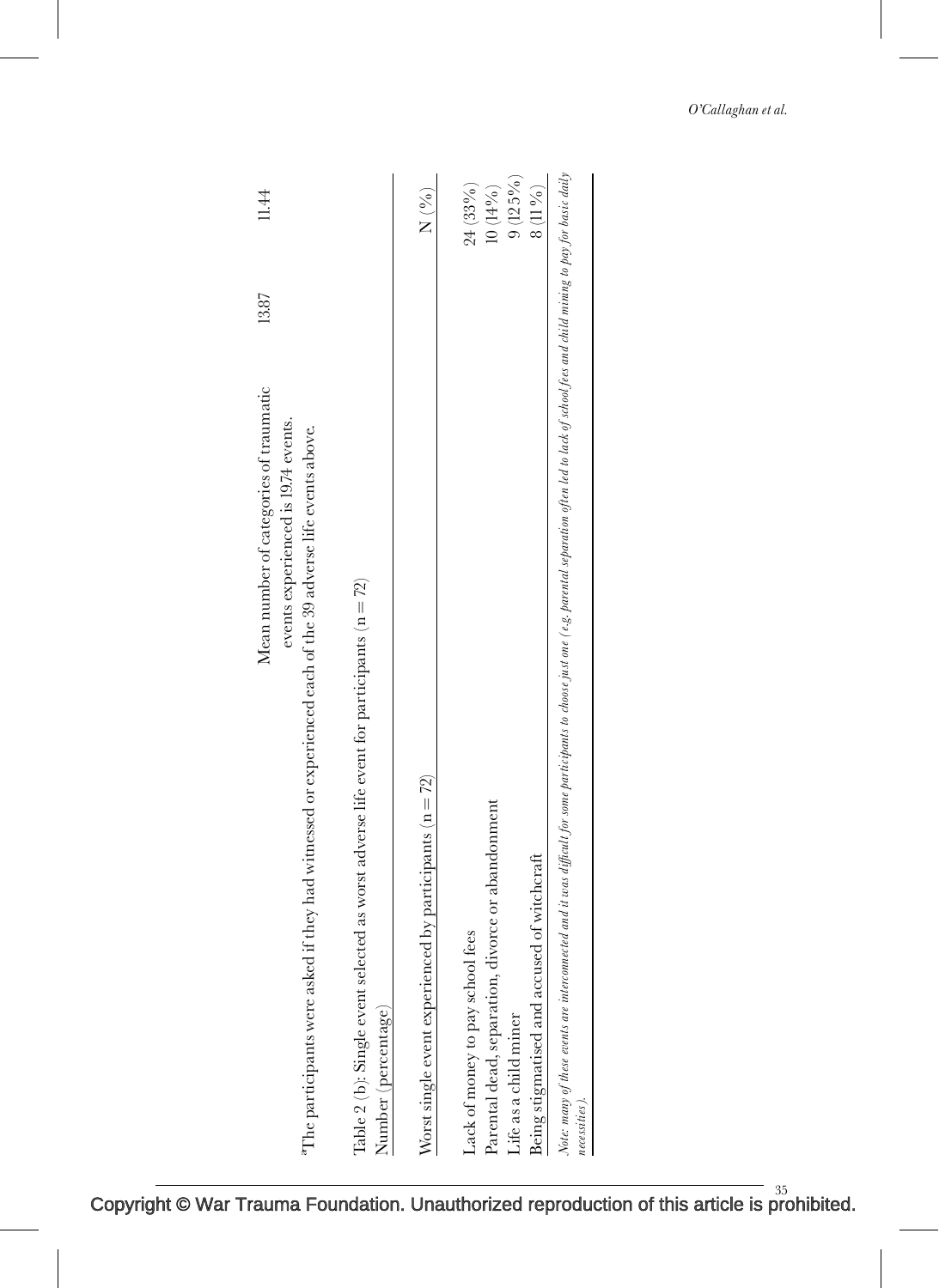[Table 2\(](#page-6-0)b) presents the single worst life event that each of the 72 participants in the study mentioned.This was an open question asked during the initial interview. A lack of money to pay for school fees was chosen as the worst life event experienced by participants.

#### Dropouts and missing data

As anticipated, the drop-out rate in this study was very low. Only one participant (in the control group) was unavailable for post intervention testing (he refused to take part) and one adolescent was unavailable at the six month follow-up (he had left the village to return home to his family in Burundi). Figure 1 presents a flow chart of participants through the study.

#### Within and between subject effects

Between subjects effects on all outcome variables are presented in [Table 3,](#page-9-0) while [Table 4](#page-10-0) and [Table 5](#page-11-0) present the within subjects effects for all four outcome variables.



Figure 1: Flow of participants through the study.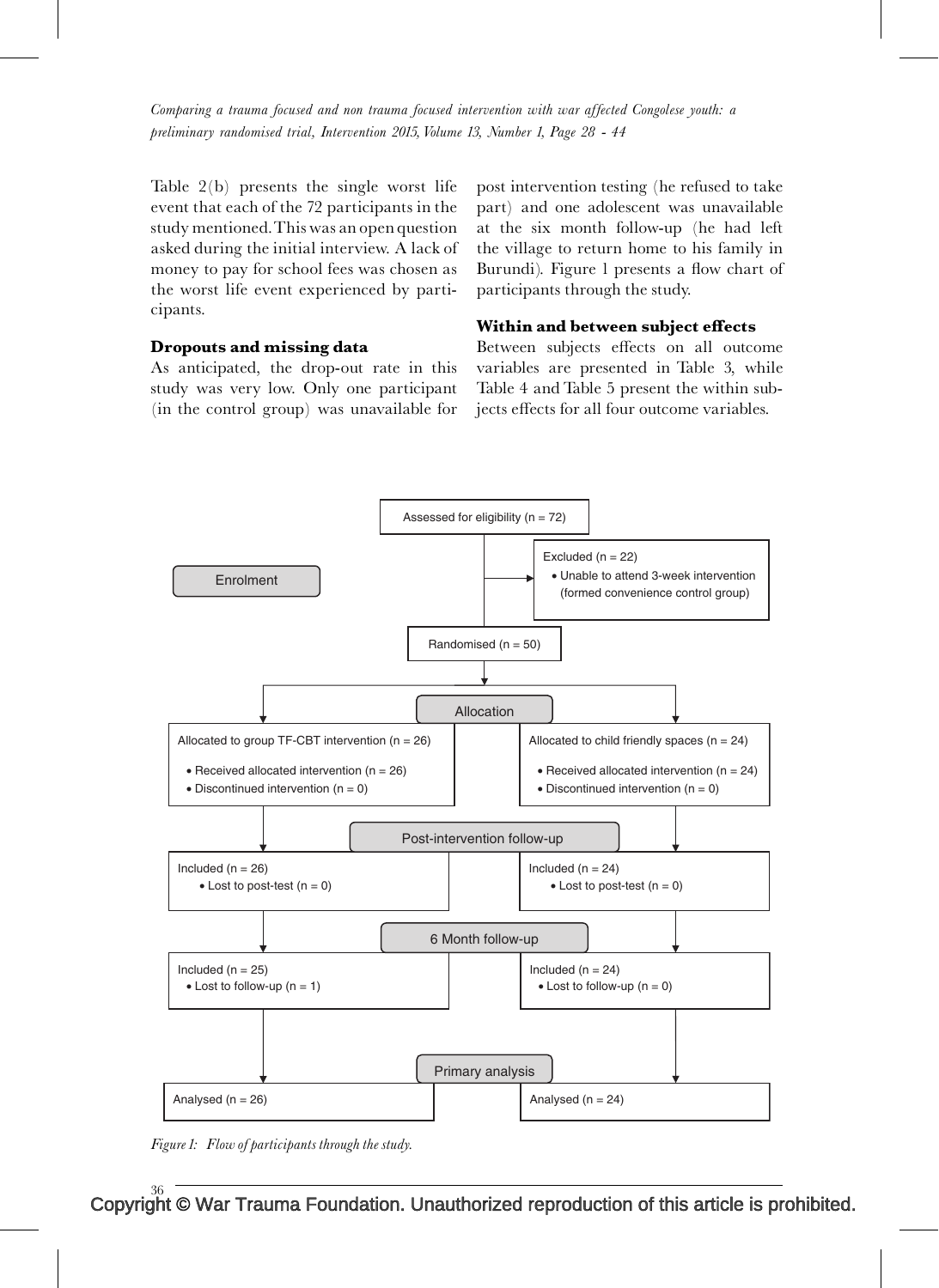<span id="page-9-0"></span>

|                        |                            | TF-CBT intervention group           | CFS intervention group<br>$\left( n=24\right)$ |        | Control group post<br>TF-CBT, CFS & |                                            |            | TF-CBTand CFS           |                       |
|------------------------|----------------------------|-------------------------------------|------------------------------------------------|--------|-------------------------------------|--------------------------------------------|------------|-------------------------|-----------------------|
|                        |                            | $(n = 26)$                          |                                                |        | intervention                        |                                            |            | Group follow-up         |                       |
|                        | Mean difference,           | Mean difference,                    | Mean difference,                               |        |                                     |                                            |            |                         |                       |
|                        | standard error,            | significant with<br>standard error, | significant with<br>standard error,            | value  | $\mathring{\mathsf{h}}$             | Effect<br>size                             | value<br>ዄ | $\mathbf{P}^{\text{b}}$ | Effect<br><b>Size</b> |
| Variable               | significant with<br>CFS    | control                             | control                                        | (2,68) | value                               | $\left(\mathbf{1}\right)_{\mathbf{p}}^{2}$ | (1,47)     | value                   | $(\mathbf{1p}^2)$     |
| Post traumatic stress  | 0.023(254)<br>$1.000$      | 20.467(259)<br>0.000                | 20.490 (263)<br>0.000                          | 40.40  | 0.000                               | 0.547                                      | 1.44       | 0.236                   | 0.030                 |
| Depression and anxiety | 2.375(3381)<br>$1.000$     | 17.273(3467)<br>0.000               | $19.6482\ (3\,53)$<br>$0.000$                  | 18.324 | $0.000$                             | 0.350                                      | 0.01       | 0.922                   | $0.000$               |
| Conduct problems       | 0.334(1276)<br>1.000       | 6.068(1.299)<br>0.000               | 5.734 (1328)<br>0.000                          | 13.294 | 0.000                               | 0.281                                      | 0.736      | 0.395                   | 0.015                 |
| Pro social behaviour   | $0.926$ (1 157)<br>$1.000$ | 1.760 (197)<br>0.438                | 0.834 (1206)<br>$1.000$                        | 1.088  | 0.343                               | 0.031                                      | 4.630      | 0.037                   | 0.090                 |

Copyright © War Trauma Foundation. Unauthorized reproduction of this article is prohibited.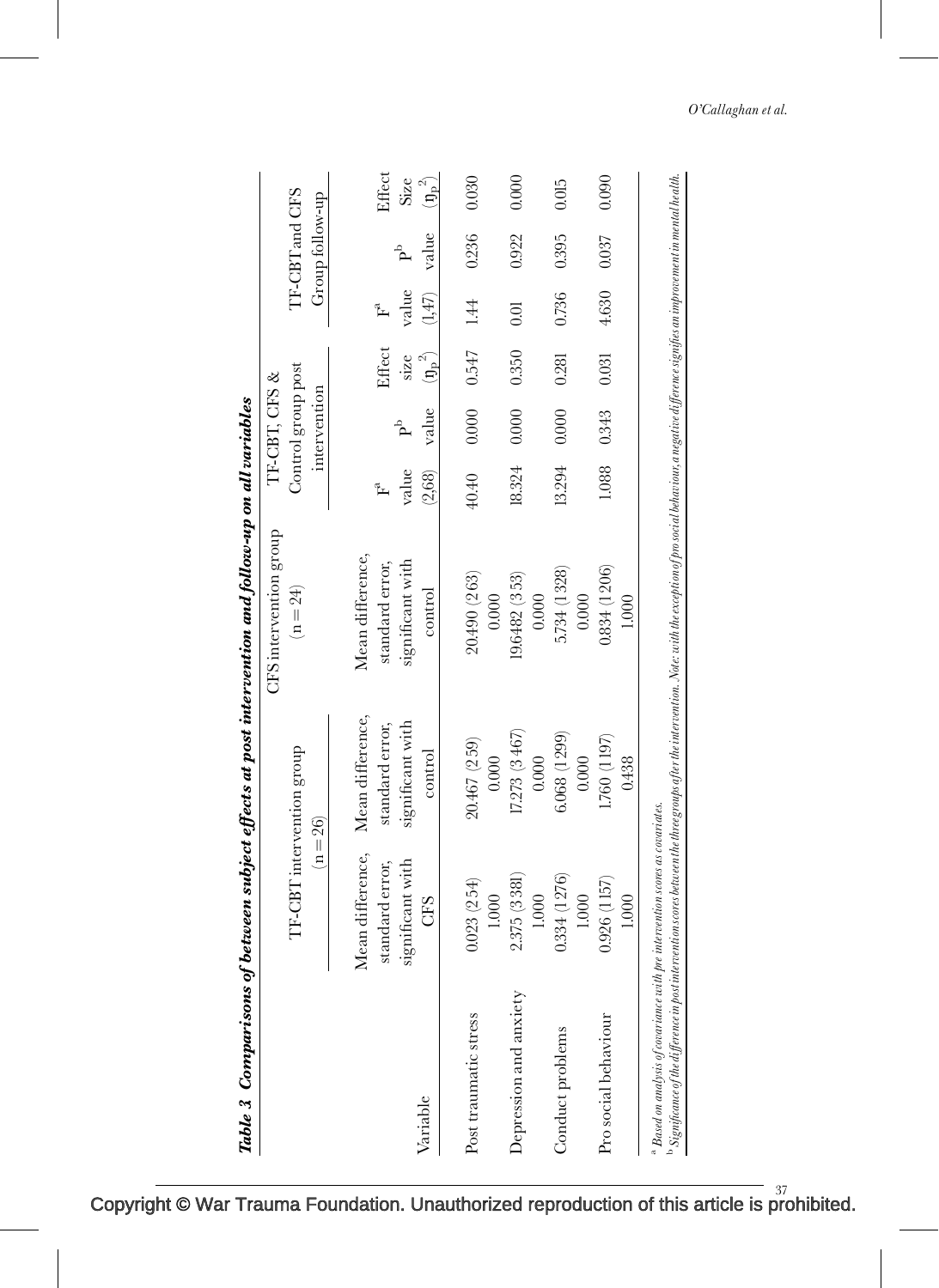<span id="page-10-0"></span>

|                                       | $(n = 26)$<br><b>B</b> /line | $TF-CBT$ group ( $n = 26$ ) | post intervention            |                                               | $(n = 24)$<br><b>B</b> /line      |                         | CFS group $(n = 24)$<br>post intervention |                                                | $\left( n=22\right)$<br>B/line    | Control group $(n = 22)$ | post intervention             |                                            |
|---------------------------------------|------------------------------|-----------------------------|------------------------------|-----------------------------------------------|-----------------------------------|-------------------------|-------------------------------------------|------------------------------------------------|-----------------------------------|--------------------------|-------------------------------|--------------------------------------------|
| Measure                               | Mean<br>(SD)                 | Mean<br>(SD)                | value<br>$\ddot{\mathsf{L}}$ | <b>P</b> value<br>effect<br>size <sup>b</sup> | Mean<br>(SD)                      | Mean<br>(SD)            | value<br>$\overline{\mathbb{L}}$          | <b>P</b> value<br>effect<br>$\frac{1}{\sin^b}$ | Mean<br>(SD)                      | Mean<br>(SD)             | value<br>$\tilde{\mathbb{L}}$ | P value<br>effect<br>$\frac{\sinh}{\sinh}$ |
| Post traumatic                        | 47.77 (662)                  | $.54\ (10\ 13)$<br>$\Xi$    | 12.22                        |                                               | $< 0.001$ 45.79 (687)             | 21.13(695)              | 12.91                                     |                                                | $< 0.001$ 46.59 (793) 41.77 (939) |                          | 2.02                          | 0.057                                      |
| Depression and 45.08 (1126)<br>stress |                              | 19.04 (1509)                | 8.18                         | $< 0.001\,$<br>$d = 2.40$                     |                                   | 44.83 (925) 16.63 (936) | 9.94                                      | $d = 2.63$<br>$< 0.001\,$                      | 43.41 (1286)                      | 36.05 (103)              | 2.30                          | $d = 0.43$<br>$< 0.05\,$                   |
| anxiety<br>Conduct                    | 13.88 (689)                  | 5.35(420)                   | 5.50                         | $d = 1.60$<br>$< 0.001\,$                     | 15.63(654)                        | 5.92(441)               | 6.73                                      | $d = 2.03$<br>$< 0.001\,$                      | 14.18 $(701)$                     | 11.45 (506)              | 1.82                          | $d = 0.48$<br>0.083                        |
| problems<br>Pro social                | 21.81(584)                   | 22.35(386)                  | $-0.42$                      | $d = 1.08$                                    | $= 0.678$ 22.96 (584) 23.33 (416) |                         | $-0.26$                                   | $= 0.798$<br>$d = 1.37$                        | $24.09(480)$ $24.23(416)$         |                          | $-0.26$                       | $d = 0.39$<br>0.918                        |
| behaviour                             |                              |                             |                              | $d = 0.08$                                    |                                   |                         |                                           | $d = 0.06$                                     |                                   |                          |                               | $d = 0.02$                                 |

Copyright © War Trauma Foundation. Unauthorized reproduction of this article is prohibited.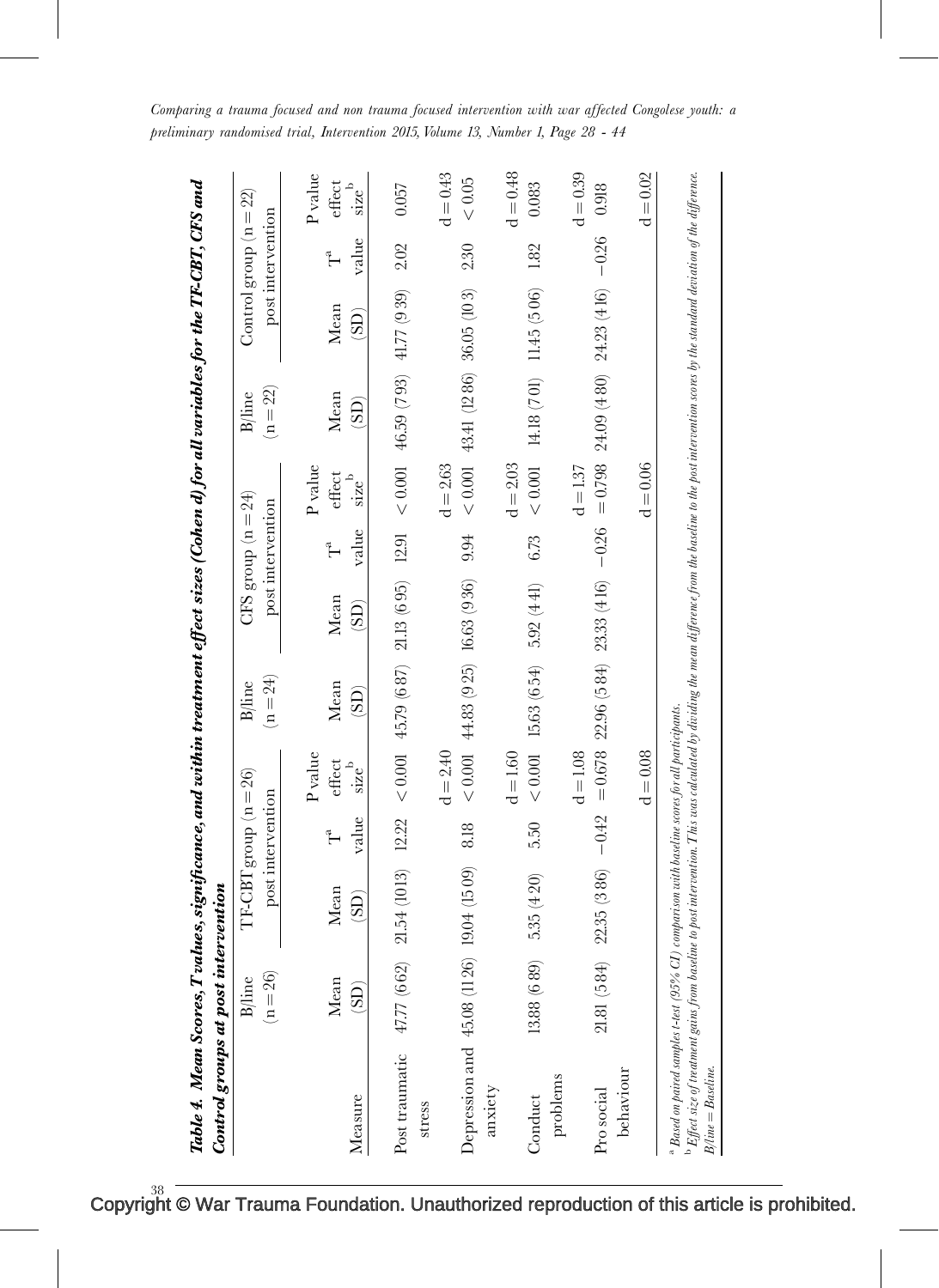<span id="page-11-0"></span>

|                           | Base line<br>$\left( n=24\right)$  |              | $TF-CBT$ group $(n = 26)$<br>six month follow-up |                                           | Base line<br>$(n = 26)$ |              | Six month follow-up<br>CFS group $(n = 24)$ |                                     |
|---------------------------|------------------------------------|--------------|--------------------------------------------------|-------------------------------------------|-------------------------|--------------|---------------------------------------------|-------------------------------------|
| Measure                   | Mean<br>$\left( \text{SD} \right)$ | Mean<br>(SD) | value<br>$\ddot{\mathsf{r}}$                     | $\frac{e\text{ffect size}}{e}$<br>P value | Mean<br>(SD)            | Mean<br>(SD) | value<br>$\ddot{\mathsf{L}}$                | effect size <sup>b</sup><br>P value |
| Posttraumatic<br>stress   | 47.77 (661)                        | 18.42(617)   | 19.46                                            | $<0.001\,$                                | 45.79 (686)             | 15.88 (703)  | 15.08                                       | $< 0.001\,$                         |
| Depression and<br>anxiety | 45.08 (1126)                       | 12.77 (932)  | 14.23                                            | $d = 3.81$<br>< 0.001                     | 44.83 (925)             | 12.46(854)   | 14.95                                       | < 0.001<br>$\rm d=3.09$             |
| Conduct                   | 13.88 (689)                        | 4.35(361)    | 7.41                                             | $d = 2.79$<br>$<0.001\,$                  | 15.63 (654)             | 5.71 (539)   | 6.16                                        | $< 0.001\,$<br>$\rm d=3.06$         |
| problems<br>Pro social    | 21.81(584)                         | 21.42 (424)  | 0.305                                            | $d = 1.45$<br>$= 0.763$                   | 22.96 (584)             | 18.75 (519)  | 2.93                                        | $= 0.007$<br>$d = 1.26$             |
| behaviour                 |                                    |              |                                                  | $d = 0.06$                                |                         |              |                                             | $d = 0.60$                          |

O'Callaghan et al.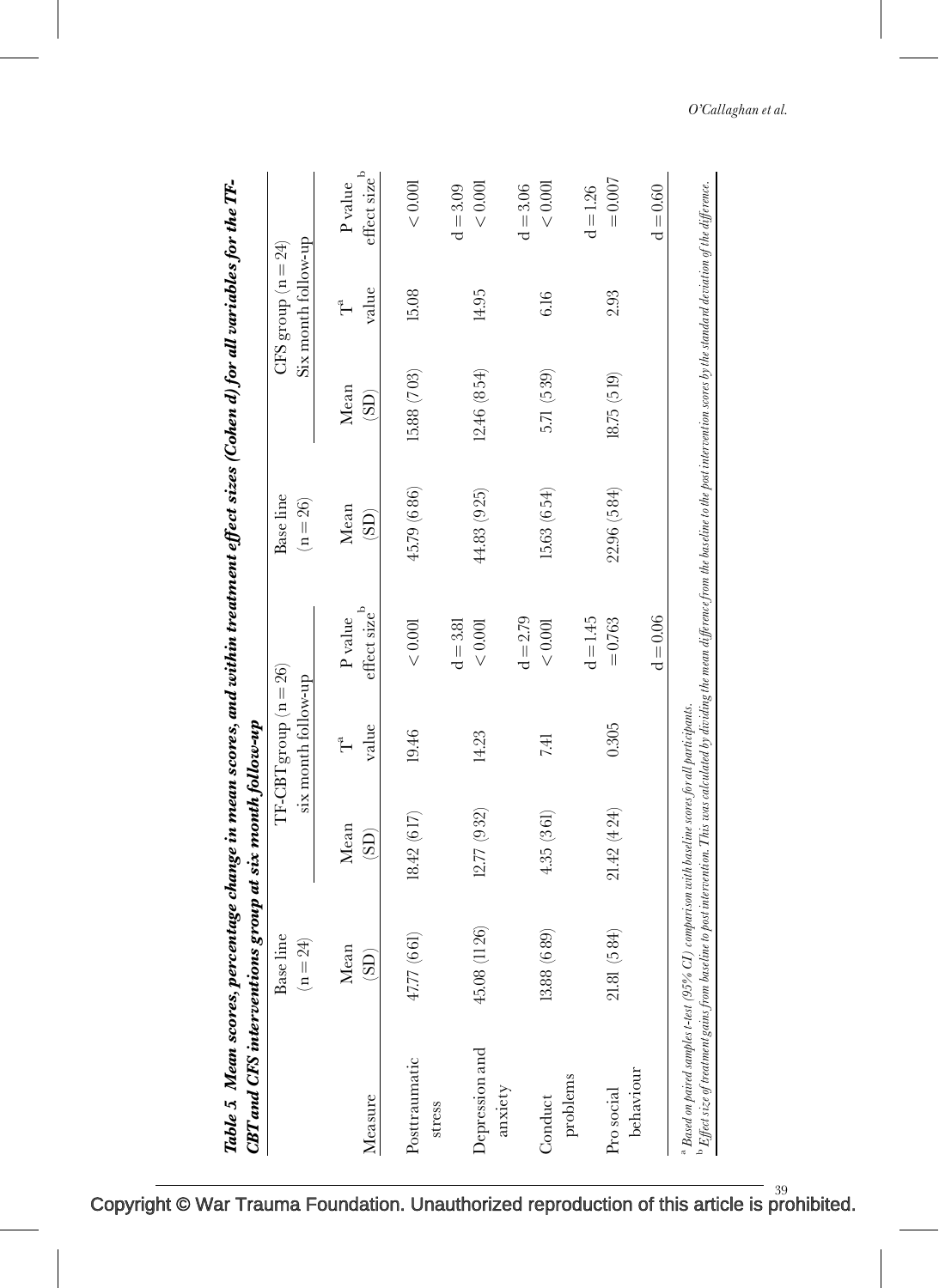#### Posttraumatic stress

An ANCOVA, with pre intervention PTS scores as a covariant, found a significant reduction in post intervention PTS symptoms  $(F(2,68) = 40.40; P < 0.001)$ , but no difference between the two treatment groups at either post intervention or follow-up. The TF-CBT group (t  $(1, 25) = 12.22$ ; P < 0.001) and the CFS group  $(t(1,23) = 12.91;$  $P < 0.001$ ) showed significant within subject post intervention  $(d = 2.40$  (TF-CBT) and  $d = 2.63$  (CFS)) and follow-up reductions  $(d = 3.81$  (TF-CBT) and  $d = 3.09$  (CFS)).

#### Internalising symptoms

An ANCOVA, with pre intervention internalising symptoms scores as a covariant, found a significant reduction in post intervention internalising symptoms  $(F(2,68) = 18.324; P < 0.001)$ , but no difference between the two treatment groups at either post intervention or follow-up. The TF-CBT (t  $(1, 25) = 8.18$ ; P < 0.001) and CFS group  $(t(1,23) = 9.94; P < 0.001)$  showed significant within subject post intervention  $(d = 1.60$  (TF-CBT) and  $d = 2.03$  (CFS)) and follow-up reductions  $(d = 2.79$  (TF-CBT) and  $d = 3.06$  (CFS)).

#### Conduct

An ANCOVA, with pre-intervention conduct scores as a covariant, found a significant reduction in post intervention conduct problems  $(F(2,68) = 13.294; P < 0.001)$ , but no difference between the two treatment groups at either post intervention nor follow-up. The TF-CBT group (t  $(1, 25)$  = 5.50;  $P < 0.001$  and the CFS group  $(t(1,23) = 6.73; P < 0.001)$  showed significant within subject post intervention  $(d=1.08)$ (TF-CBT) and  $d = 1.37$  (CFS)) and followup reductions  $(d = 1.45$  (TF-CBT) and  $d = 1.26$  (CFS)].

#### Pro social behaviour

An ANCOVA, with pre intervention differences in pro social behaviour as a covariant, found no significant reduction in conduct

problems between any of the three groups at post test. At the six months follow-up, the CFS group had a significant reduction in pro social behaviour (i.e. pro social behaviour declined) when compared to the TF-CBT group  $(F(1,47) = 4.63; P < 0.05)$ . The TF-CBT group and CFS group showed no signi¢cant pre to post intervention reductions, but the CFS group showed a significant within subject reduction in pro social behaviour, six months after the intervention  $(t(1,23) = 2.93; P < 0.05)$ .

## **Discussion**

The objective of this study was to examine whether a trauma focused or non trauma focused intervention resulted in a greater reduction in psychological distress and psychosocial difficulties. The authors had anticipated that a trauma focused intervention would be more successful in ameliorating mental health problems (e.g. posttraumatic stress, internalising symptoms) while a non trauma focused, general psychosocial intervention would lead to greater psychosocial bene¢ts (e.g. an increase in pro social behaviour and a reduction in conduct problems). The study found, however, that both interventions were equally successful in reducing PTS and internalising symptoms and conduct problems. This is a finding in line with previous research that used randomised trials to compare two active treatment groups (e.g. [Catani et al., 2009; Neuner et al., 2008;](#page-14-0) [Newman et al., 2011\)](#page-14-0).

This result may be linked to the fact that both interventions were group based and provided opportunities for self-expression and social support ([Gordon et al., 2008\)](#page-15-0), and both groups had similar expectancy of success ([Newman & Fisher, 2010\)](#page-15-0). Also, both interventions involved caregiver sessions on children's rights, improving relationships at home and alternatives to corporal punishment. A rare longitudinal study on childhood adversity and mental health in Afghanistan showed that caregiver violence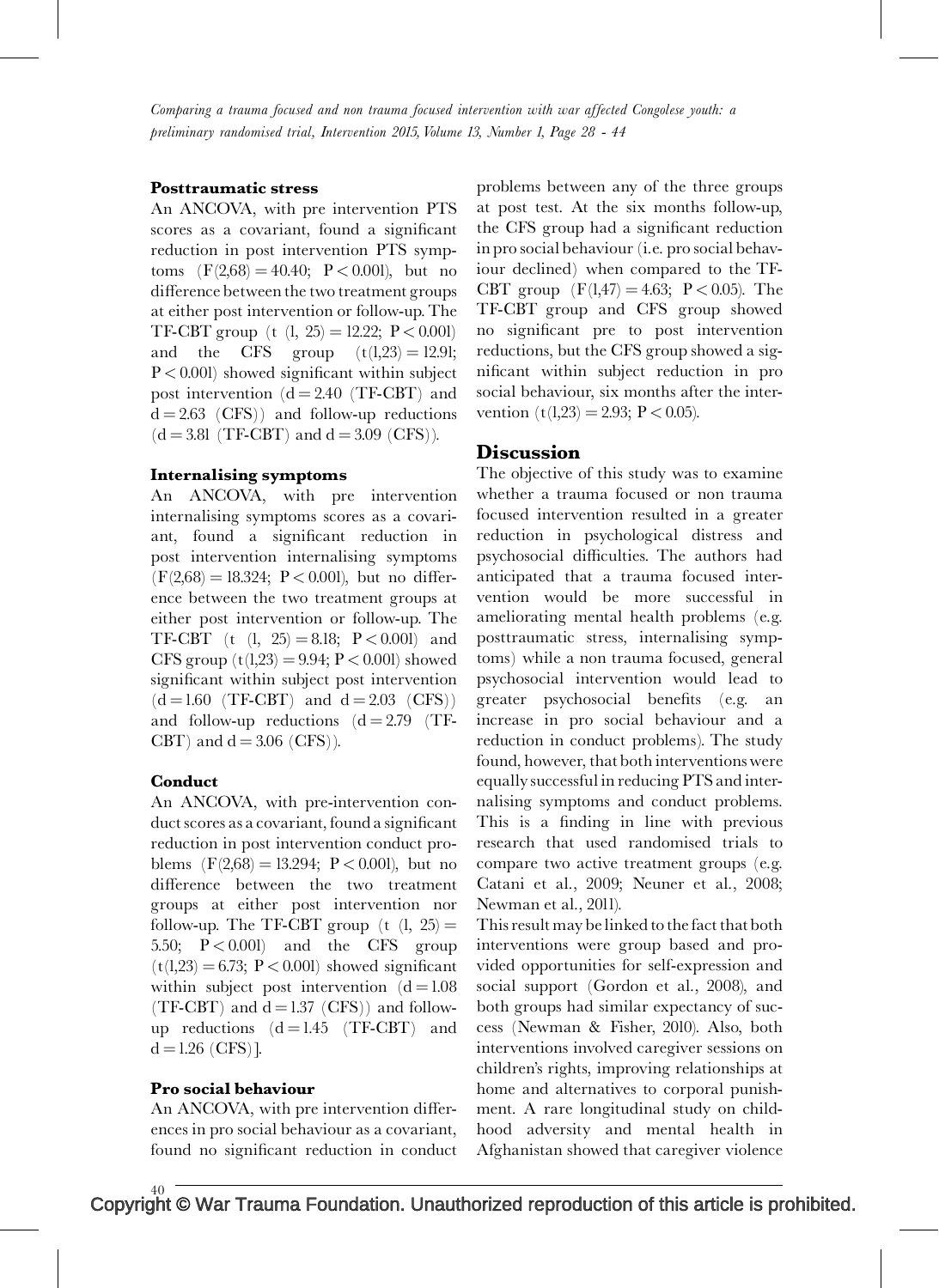is a critical predictor of war affected children's mental health outcomes, independent of trauma exposure ([Panter-Brick et al.,](#page-15-0) [2011\)](#page-15-0).Thus, by addressing caregiver violence in the community and proposing alternative behavioural management methods, systemic factors influencing youth mental health outcomes were targeted, which the authors suspected account for some of the positive outcomes in internalising symptoms recorded in this study.

What is not so clear is why there was no statistical improvement in pro social behaviour in either group at post intervention, or why the psychosocial intervention group actually showed a reduction in pro social behaviours in follow-up. Perhaps, pro social norms such as sharing food and listening to or respecting others are so culturally engrained that they are less likely to either decrease or increase in response to adverse life events or therapeutic interventions. Alternatively, perhaps as both groups has access to prior psychosocial support before this intervention, pro social behaviour was already operating at optimal levels. The decline in pro social behaviour in the psychosocial intervention group at follow-up is harder to explain, but the small difference found between the two groups at follow-up may be linked to regression to the mean, or the fact that as more variables are tested, the probability of finding statistical differences between the two groups increases.

When participants were asked about their most pressing concern, the majority stated a lack of money to pay for school fees, not past war experiences, as their greatest difficulty. This is significant given participant's exposure to numerous war stressors and high levels of reported psychopathology. Yet, despite this exposure, participants' perceived need concerned their future lives and not their past experiences. This finding demonstrates the importance of including the voice of participants in the design of research interventions, instead of deciding on behalf of participants what type of

intervention is in their best interest. It also shows the importance of including educational and vocational training opportunities in interventions for war affected young people, and suggests that school sponsorship schemes or youth income generation projects should form part of any future interventions for this group.

This trial had some important limitations. Firstly, the control group was a convenience sample of young people originally screened, but unable to attend a nine session intervention. This population differed from the intervention groups on availability of leisure time and may have also had different levels of motivation, interest in seeking help and varying trauma exposure profiles. Secondly, the study lacked verification of self-reported symptoms. In the absence of caregiver or teacher reports, there was no way of comparing the young people's reports of their mental health and psychosocial functioning within the community. Finally, the study's small sample size prevented further post hoc analysis on the impact of social networks and social supports, or on the impact of previous psychosocial support on intervention efficacy, and therefore are fruitful areas of future research.

However, despite these limitations, this study had many strengths. Firstly, it is one of the very few studies to specifically compare a trauma and non trauma based intervention in the same study, using measures of both psychological distress and psychosocial functioning. As a result, it contributes to the academic and humanitarian evidence basis on effective interventions for war affected youth. A single blind randomised trial, with a convenient sample control group, was used and the study included culturally appropriate measures and a six month follow-up assessment. The study was also one of the few to rigorously evaluate the effectiveness of CFS, a much delivered, yet under researched intervention ([Tol](#page-16-0) [et al., 2011\)](#page-16-0). In addition, by providing parallel parenting sessions, systemic family factors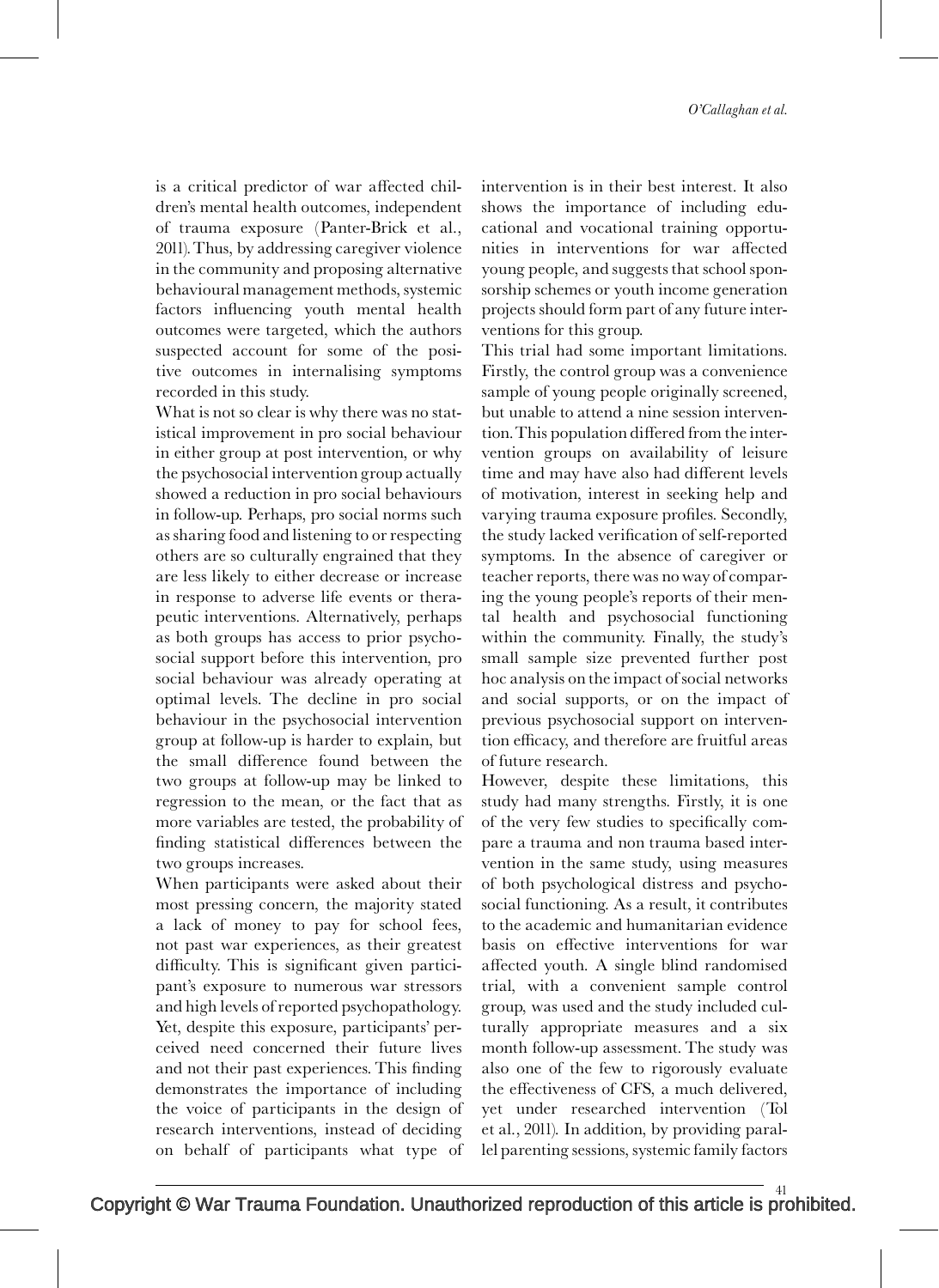<span id="page-14-0"></span>were targeted that impact on the mental health of war affected children. The use of a local ethics board to offer cultural advice on the study's methodology increased the validity of the interventions. Also, training Congolese staff using a manualised intervention, increases the replicability and sustainability of the intervention with internet supervision, allowing this intervention to be delivered to other sites with other communities in the future.

# **Conclusions**

In summary, this study has shown that a broad, non trauma focused psychosocial intervention can be just as effective as a specific, trauma focused intervention in relieving symptoms of trauma, internalising symptoms and conduct problems in a group of war affected adolescents. This is an important finding as it supports the Catani et al. (2009) finding that a non trauma based, psychosocial intervention, delivered by non clinical lay counsellors results in clinically significant reductions in psychological distress among war affected youth, without the need for 'trauma processing'or 'exposure' sessions. This finding suggests that mechanisms such as self-expression, social support, expectation of recovery and parental support may be more critical in reducing psychosocial distress than requiring participants to relieve and process very distressing past events during an intervention.

# Acknowledgements

This project was possible thanks to the support of Dan Rono (UNICEF, DRC), Rose Mogga (Program Coordinator for TPO), Jonas Kambale (the project's TF-CBT lead facilitator), TPO staff who worked in Bukavu and Mwenga and members of Réseaux Communautaires pour la Protection de l'Enfance (RECOPE), a community-based child protection committee who administered the questionnaires. In addition, we would like to thank Dr. Alastair Black (Futures NI) for his advice and support through the project. Finally, we want to thank

the young people and caregivers who participated and who were open and trusting enough to accept us into their community and allow us to try to assist them.

This research project was jointly funded by the Doctorate in Educational, Child and Adolescent Psychology at Queen's University and the NGO, Transcultural Psychosocial Organisation (TPO), who receive financial support from UNICEF, DR Congo.

# References

American Academy of Child and Adolescent Psychiatry. (1998). Practice parameters for the diagnosis and treatment of posttraumatic stress disorder in children and adolescents. Journal of the American Academy of Child and Adolescent Psychiatry, 37(Supplement 10), 45-265.

Bisson, J.I., Roberts, N.P., Andrew, M., Cooper, R., &. Lewis C. (2013). Psychological therapies for chronic post-traumatic stress disorder (PTSD) in adults. Cochrane Database of Systematic Reviews, Issue 12. Art. No.: CD003388. doi: 10.1002/ 14651858.CD003388.pub4.

Bolton, P., Bass, J., Betancourt, T., Speelman, L., Onyango, G., Clougherty, K., et al. (2007). 'Interventions for Depression Symptoms Among Adolescent Survivors of War and Displacement in Northern Uganda: A Randomized Controlled Trial. Journal of the American Medical Association, 298, 519-527.

Breackman, G. (2010). Homage to the women martyrs of Kivu. Retrieved 26 October, 2013 from [http://](http://www.africafiles.org/article.asp?ID=24544) [www.africa¢les.org/article.asp?ID=24544.](http://www.africafiles.org/article.asp?ID=24544)

Catani, C., Kohiladevy, M., Ruf, M., Schauer, E., Elbert, T. & Neuner, F. (2009). Treating children traumatized by war and tsunami: A comparison between exposure therapy and meditation-relaxation in North-East Sri Lanka. BMC Psychiatry,9.

Cohen, J. (1988). Statistical Power Analysis for the Behavioural Sciences (4th ed.). NewYork: Erlbaum.

Cohen, J., Mannarino, A. & Deblinger, E. (2006). Treating Trauma and Traumatic Grief in Children and Adolescents. NewYork: Guildford Press.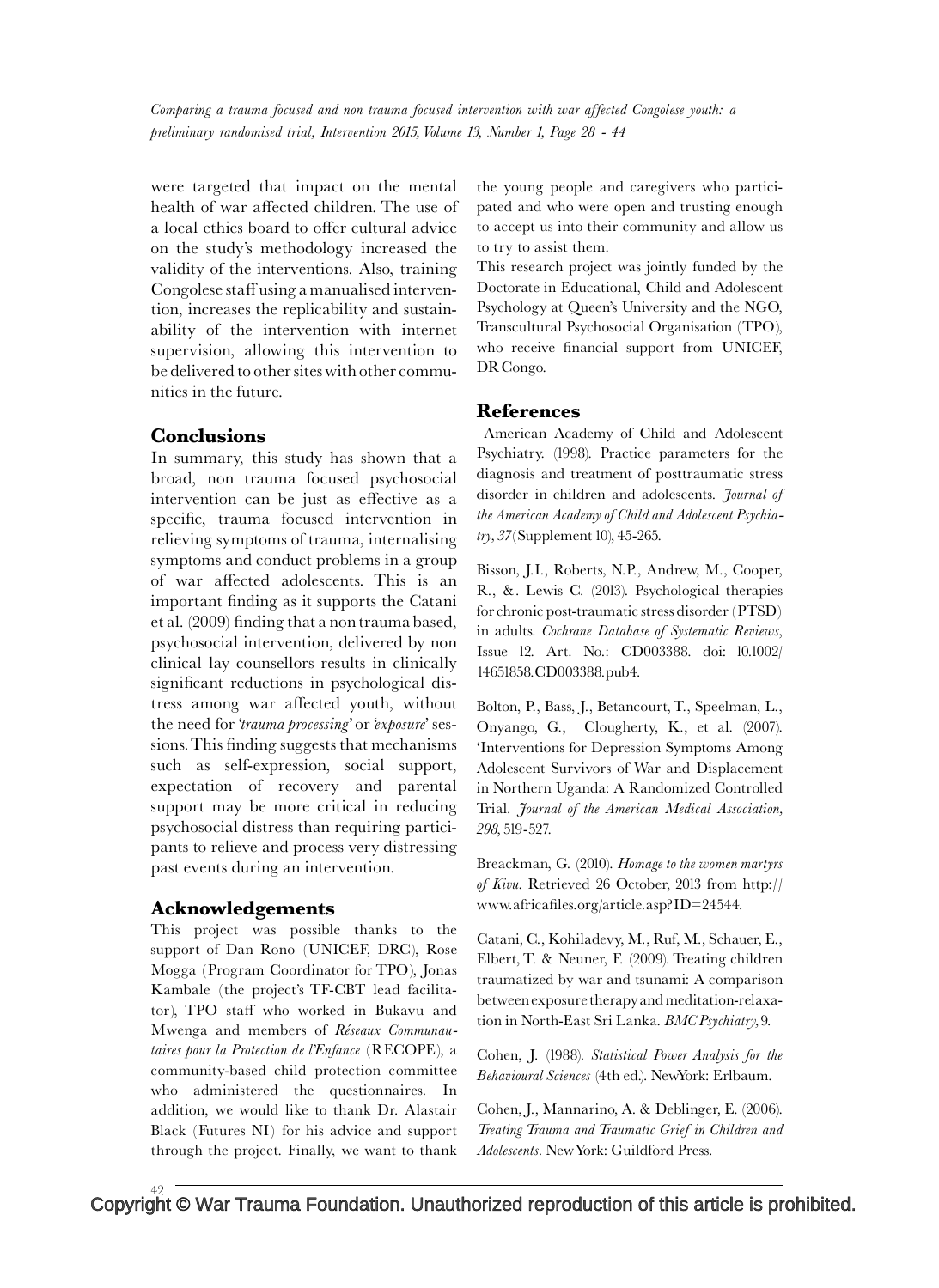O'Callaghan et al.

<span id="page-15-0"></span>Derluyn, I., Broekaert, E., Schuyten, G. & De Temmerman, E. (2004). Post-traumatic stress in former Ugandan child soldiers: Reply. Lancet, 363,1646-1647.

Ertl, V., Pfeiffer, A. & Schauer, E. (2011). Community-implemented trauma therapy for former child soldiers in northern Uganda. Journal of the American Medical Association, 306(5), 503-512.

Gelkopf, M. & Berger, R. (2009). A school-based, teacher-mediated prevention program (ERASE-Stress) for reducing terror-related traumatic reactions in Israeli youth: a quasi-randomized controlled trial. Journal of Child Psychology & Psychiatry, 50, 962-971.

Gordon, J. S., Staples, J. K., Blyta, A., Bytyqi, M. & Wilson, A. T. (2008). Treatment of Posttraumatic Stress Disorder in Postwar Kosovar Adolescents Using Mind-Body Skills Groups: A Randomized Controlled Trial. Journal of Clinical Psychiatry, 69(9),1469-1476.

Honwana, A. (1997). Healing for Peace. Peace and Conflict: Journal of Peace Psychology, 3(3), 293-305.

Jordans, M., Komproe, I., Tol, W., Kohrt, B., Luitel, N., Macy, R., et al. (2010). Evaluation of a classroom-based psychosocial intervention in conflict-affected Nepal: a cluster randomized controlled trial. Journal of Child Psychology & Psychiatry, 51, 818-826.

McMullen, J., O'Callaghan, P., Shannon, C., Black, A. & Eakin, J. (2013). Group traumafocused cognitive-behavioural therapy with former child soldiers and other war-affected boys in the DR Congo: a randomised controlled trial. Journal of Child Psychology and Psychiatry, 54, 1231- 1241 doi:10.1111/jcpp.12094.

Miller, K. E. & Rasmussen, A. (2010). Mental health and armed conflict: the importance of distinguishing between war exposure and other sources of adversity: a response to Neuner. Social Science Medicine, 71,1385-1389.

National Institute for Clinical Excellence (2005). Post-traumatic stress disorder. London: Gaskell and the British Psychological Society.

Neuner, F., Onyut, P., Ertl, V., Odenwald, M., Schauer, E. & Elbert, T. (2008). Treatment of posttraumatic stress disorder by trained lay counselors in an African refugee settlement: A randomized controlled trial. Journal of Consulting and Clinical Psychology, 76(4), 686-694.

Newman,M.G.& Fisher, A. J. (2010).Expectancy/ credibility change as a mediator of cognitive behavioural therapy for generalized anxiety disorder: Mechanism of action or proxy for symptom change? International Journal of Cognitive Therapy, 3, 245-261.

Newman, M. G., Castonguay, L. G., Borkovec,T. D., Fisher, A. J., Boswell, J. F., Szkodny, L. E., et al. (2011). A Randomised Controlled Trial of Cognitive-Behavioral Therapy for Generalized Anxiety Disorder with Integrated Techniques from Emotion-Focused and Interpersonal Therapies. Journal of Consulting and Clinical Psychology, 79(2),171-181.

O'Callaghan, P., McMullen, J., Shannon, C., Rafferty, H. & Black, A.  $(2013)$ . A single-site, parallel design, randomized controlled trial with sexually exploited, war-affected Congolese girls. Journal of the American Academy of Child and Adolescent Psychiatry, 52(4), 359-369.

Panter-Brick, C., Goodman, A., Tol, W. & Eggerman, M. (2011). Mental health and childhood adversities: a longitudinal study in Kabul, Afghanistan. Journal of the American Academy of Child and Adolescent Psychiatry, 50, 349-363.

Patel,V., Araya, R., Chatterjee, S., Chisholm, D., Cohen, A., De Silva, M., et al. (2007). Treatment and prevention of mental disorders in low-income and middle-income countries. Lancet, 370, 991- 1005.

Pynoos, R. S. & Steinberg, A. M. (2002). UCLA PTSD Reaction Index for Children and Adolescents - DSM IV (Revision). Los Angeles, CA: UCLA Trauma Psychiatry Services.

Rabaia,Y., Nguyen-Gillham,V. & Giacaman, R.  $(2010)$ . Do victims of violence need psychodynamic treatment? Intervention,  $8(2)$ , 143-145.